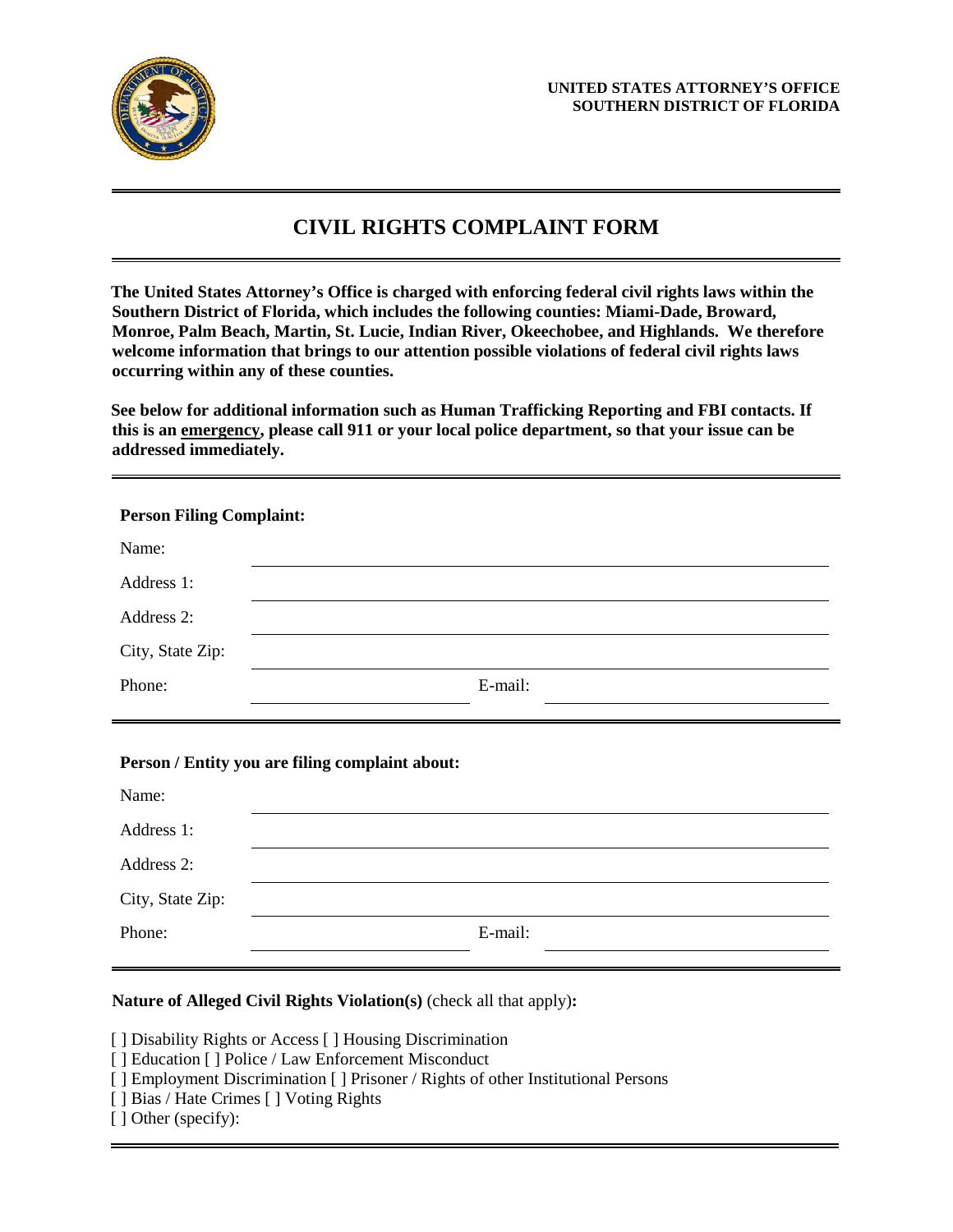**Please clearly describe the relevant incident(s). Include as much information as possible, including the date, place, nature of the incident(s), contact information for any witnesses and copies of any relevant documents. Please do not send original documents – if originals are needed, they will be requested.** (*Attach additional page(s) if necessary*.)

**Are additional pages attached?** [ ] Yes [ ] No **If so, how many?**

#### **Are you represented by an attorney in this matter?** [ ] Yes [ ] No

If yes, please provide the following information:

| <b>Attorney Name:</b> |         |
|-----------------------|---------|
| Firm Name:            |         |
| Address 1:            |         |
| Address 2:            |         |
| City, State Zip:      |         |
| Phone:                | E-mail: |

#### **Have you filed a lawsuit concerning this matter?** [ ] Yes [ ] No

If yes, please provide the following information:

| <b>Attorney Name:</b> |         |
|-----------------------|---------|
| Firm Name:            |         |
| Address 1:            |         |
| Address 2:            |         |
| City, State Zip:      |         |
| Phone:                | E-mail: |
|                       |         |